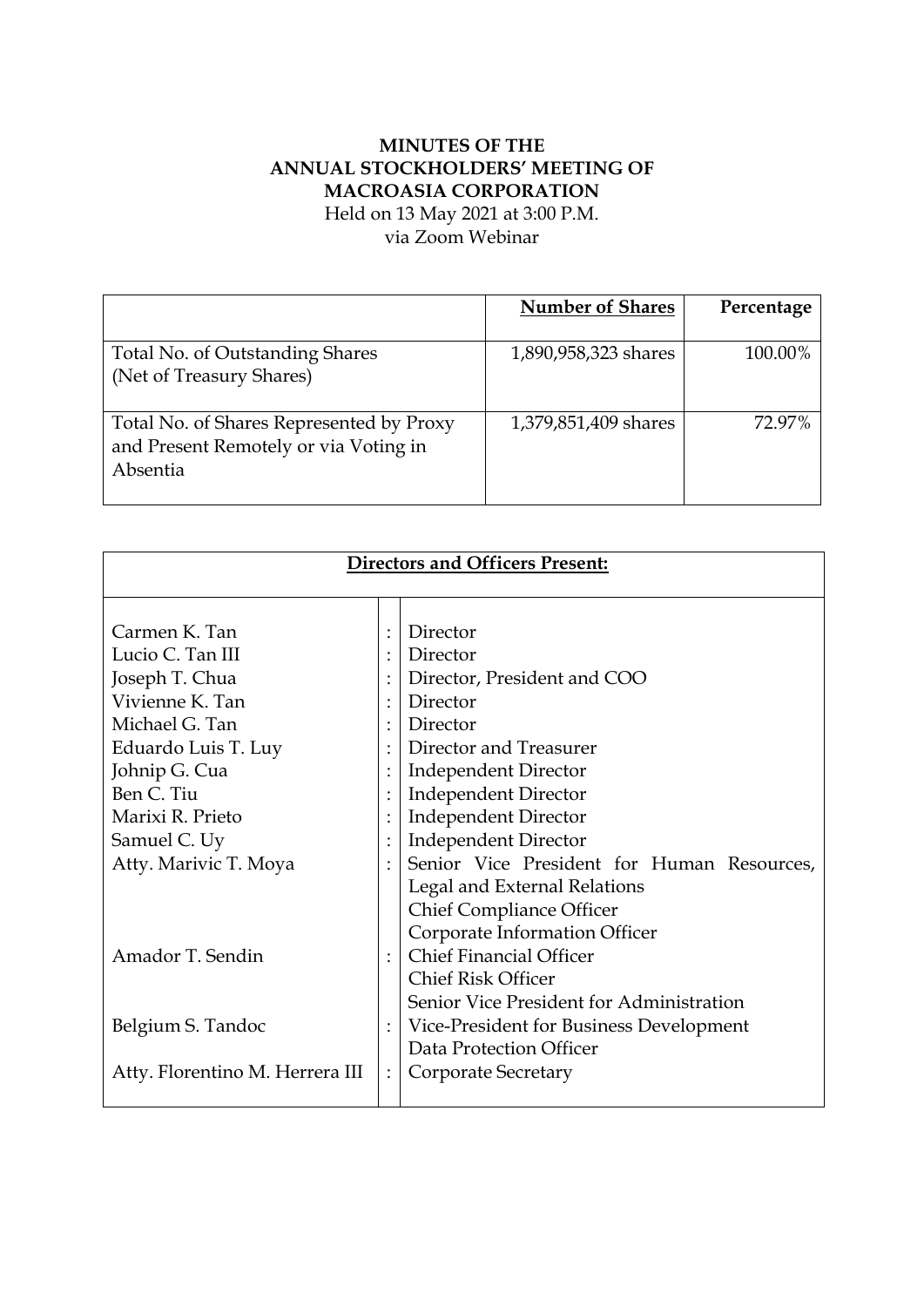## **I. CALL TO ORDER**

On behalf of the Chairman and CEO, Dr. Lucio C. Tan, Mr. Lucio C. Tan III called the meeting to order.

Mr. Lucio C. Tan III delivered the following message on behalf of the Chairman:

We look back on 2020 as one of the toughest years of our lifetime. COVID-19 has caused pain, uncertainties and suffering for many of us. Within the context of people we know or love getting sick, our commitment to respond and sacrifice, in order to continue our service for others was tested during this time of the pandemic.

In the professional way that our MacroAsia staff are known for, we have been helping our country in the movement of people and cargo in the restricted airport spaces, including the vaccines. Even beyond the airport at some point, our staff were providing meals to OFWs in various quarantine hotels. At the risk of contracting the virus themselves, our employees have responded well in our vision of serving all in these difficult times. Our core businesses in the aviation services were battered by the downturn in tourism and aviation travel. Yet, our teams have shown remarkable agility and resilience, as we adapted to the dwindling business volumes.

While our financial results are down in 2020, we believe that we have reached the bottom of the downturn last year. We see a slow pace to recovery and return to normalcy, as we join the collective effort to recover from this pandemic through various initiatives like establishing herd immunity through vaccination.

Over time, MacroAsia has been building a broader portfolio of businesses that will drive long-term value creation and serve a broader set of customer needs. Regardless of what our teams our doing, it stands worthy to mention that the professionalism and commitment of MacroAsia employees to serve the public, as developed through the years under the guidance of my grandfather, Dr. Lucio C. Tan, and the late MAC Chairman Washington Sycip, will sustain MacroAsia's further growth. Against this backdrop, we look forward to a brighter future for MacroAsia as the operating environment soon eases up to normalcy.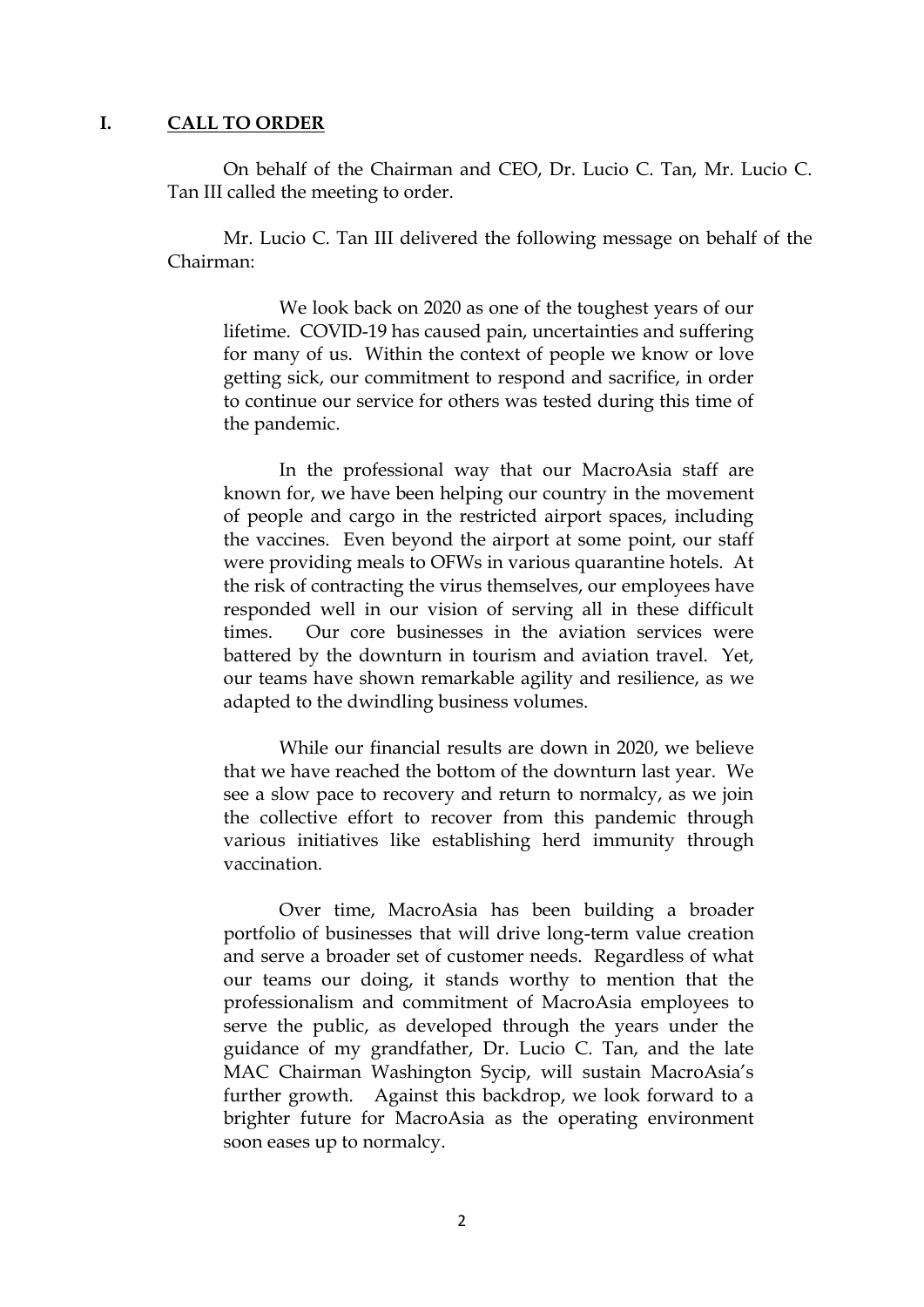On behalf of the Chairman, I thank the various operating teams for their continuing service to the public during the quarantine period. Thank you also to other stakeholders for the confidence you have placed in MacroAsia through your investment. Together, we will rise from this difficult period in our operating history.

Mr. Tan thereafter turned the floor over to the Corporation's President and Chief Operating Officer, Mr. Joseph T. Chua, to preside over the meeting.

The Corporate Secretary, Mr. Florentino M. Herrera III, recorded the minutes of the meeting. He informed the stockholders that the meeting was being recorded in video and audio format, in compliance with the requirements of the Securities and Exchange Commission.

## **II. CERTIFICATION OF NOTICE**

The Corporate Secretary certified that the Notice for the meeting was duly sent twenty-one (21) days prior to the date of the meeting to all stockholders of record of the Corporation as of 13 April 2021, the record date set by the Board of Directors, in accordance with the Revised Corporation Code of the Philippines and the rules of the Securities and Exchange Commission.

The Corporate Secretary stated that the Notice for the meeting was published for two (2) consecutive days, on April 20 and 21, 2021, in the business section of two (2) newspapers of general circulation, the Philippine Star and Philippine Daily Inquirer, both in print and online formats. The Affidavits of Publication issued by the Philippine Star and the Philippine Daily Inquirer are attached hereto as Annexes "A" and "B", respectively.

The Corporate Secretary further stated that the Notice and the Definitive Information Statement were posted on the Corporation's website, and disclosed to the Philippine Stock Exchange.

## **III. MEETING PROCEDURES**

The President noted that although the Corporation is holding its Annual Stockholders' Meeting by remote communication due to the COVID-19 pandemic, it strived to provide the stockholders the best opportunity to participate in the meeting.

The President requested the Corporate Secretary to explain the procedures for the holding of the meeting.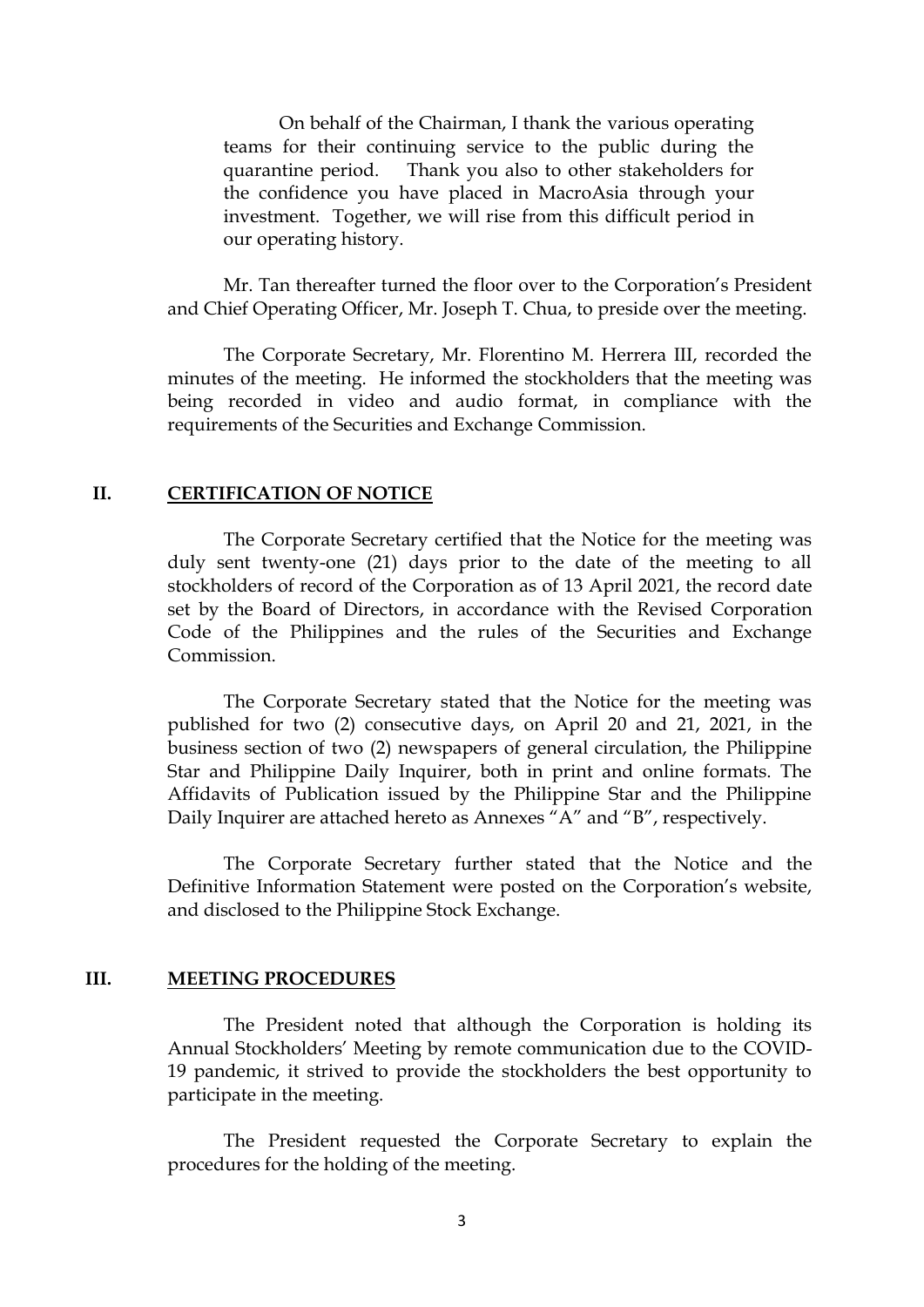The Corporate Secretary stated that the meeting procedures were outlined in the Corporation's Definitive Information Statement. He highlighted the following key points:

- 1. The Notice advised stockholders who wished to participate in the Annual Stockholders' Meeting by remote communication and vote *in absentia* to pre-register through the Corporation's website by 4 May 2021.
- 2. Thereafter, pre-registered stockholders were emailed specific log-in credentials to access the voting portal and attend the Annual Stockholders' Meeting.
- 3. Stockholders were then permitted to submit their votes through the voting portal until 6 May 2021.
- 4. Stockholders who opted to vote by proxy were required to submit their proxy forms via email to the Corporate Secretary on or before 29 April 2021, in accordance with the By-Laws of the Corporation.
- 5. The Office of the Corporate Secretary shall tabulate all votes cast *in absentia*. SGV & Co., as the external auditor of the Corporation, will validate the results. The voting results on each matter will be displayed on the screen.
- 6. For any queries regarding the matters in the Definitive Information Statement or regarding the Corporation in general, the stockholders were encouraged to send in advance their questions regarding the items in the agenda by using the "Queries" tab found in the Annual Stockholders' Meeting page on or before 7 May 2021 so that they may be addressed during the meeting.

The Corporate Secretary stated that no questions were submitted by the stockholders before the aforesaid deadline. Questions received after the deadline were referred to the Corporation's Investor Relations Officer for a response.

# **IV. CERTIFICATION OF QUORUM**

The President then requested the Corporate Secretary to certify the existence of a quorum for the valid transaction of business at the meeting.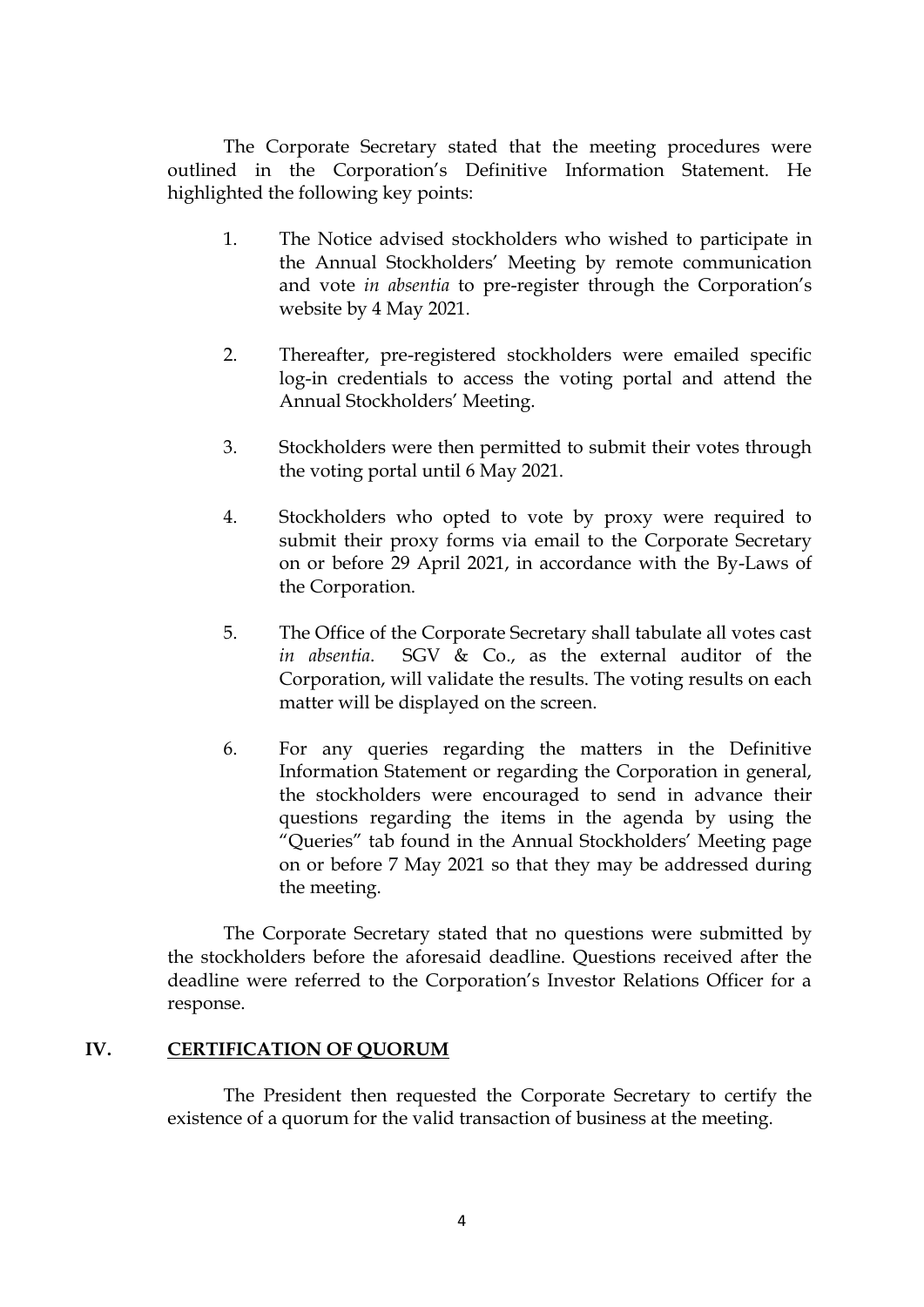The Corporate Secretary stated that based on the online registration record and the proxies on hand, stockholders owning One Billion Three Hundred Seventy Nine Million Eight Hundred Fifty One Thousand Four Hundred Nine (1,379,851,409) shares or 72.97% of the total outstanding capital stock of the Corporation were present or represented by proxy in the meeting.

The Certification issued by Ms. Joy Jasmin R. Santos, First Vice-President and Chief Trust Officer of the Philippine National Bank Trust Banking Group, the Corporation's Stock Transfer Agent, on the tabulation of attendance is attached hereto as Annex "C".

The Corporate Secretary thereafter certified that a quorum existed for the valid transaction of business.

# **V. APPROVAL OF THE MINUTES OF THE ANNUAL STOCKHOLDERS' MEETING HELD ON 17 JULY 2020**

The President proceeded to the next item in the Agenda, the approval of the Minutes of the Annual Stockholders' Meeting held on 17 July 2020 (the "Minutes of the 2020 ASM"). The President stated that the Minutes of the 2020 ASM were attached to the Corporation's Definitive Information Statement, which was posted on the Corporation's website and disclosed to the Phil. Stock Exchange.

The Corporate Secretary presented Resolution No. SH-2021-01, and based on the votes received, reported the approval by the stockholders of the following resolution which was shown on the screen:

### **RESOLUTION NO. SH-2021-01**

"**RESOLVED**, That the Minutes of the Annual Stockholders' Meeting held on 17 July 2020 as disclosed in the Corporation's Definitive Information Statement, be noted and approved."

|                                  | <b>FOR</b>    | AGAINST   ABSTAIN |           |
|----------------------------------|---------------|-------------------|-----------|
| Number of Shares Voted           | 1,379,840,093 |                   | 11,316    |
| Percentage of Outstanding Shares | 72.970%       | $2\%$             | $0.001\%$ |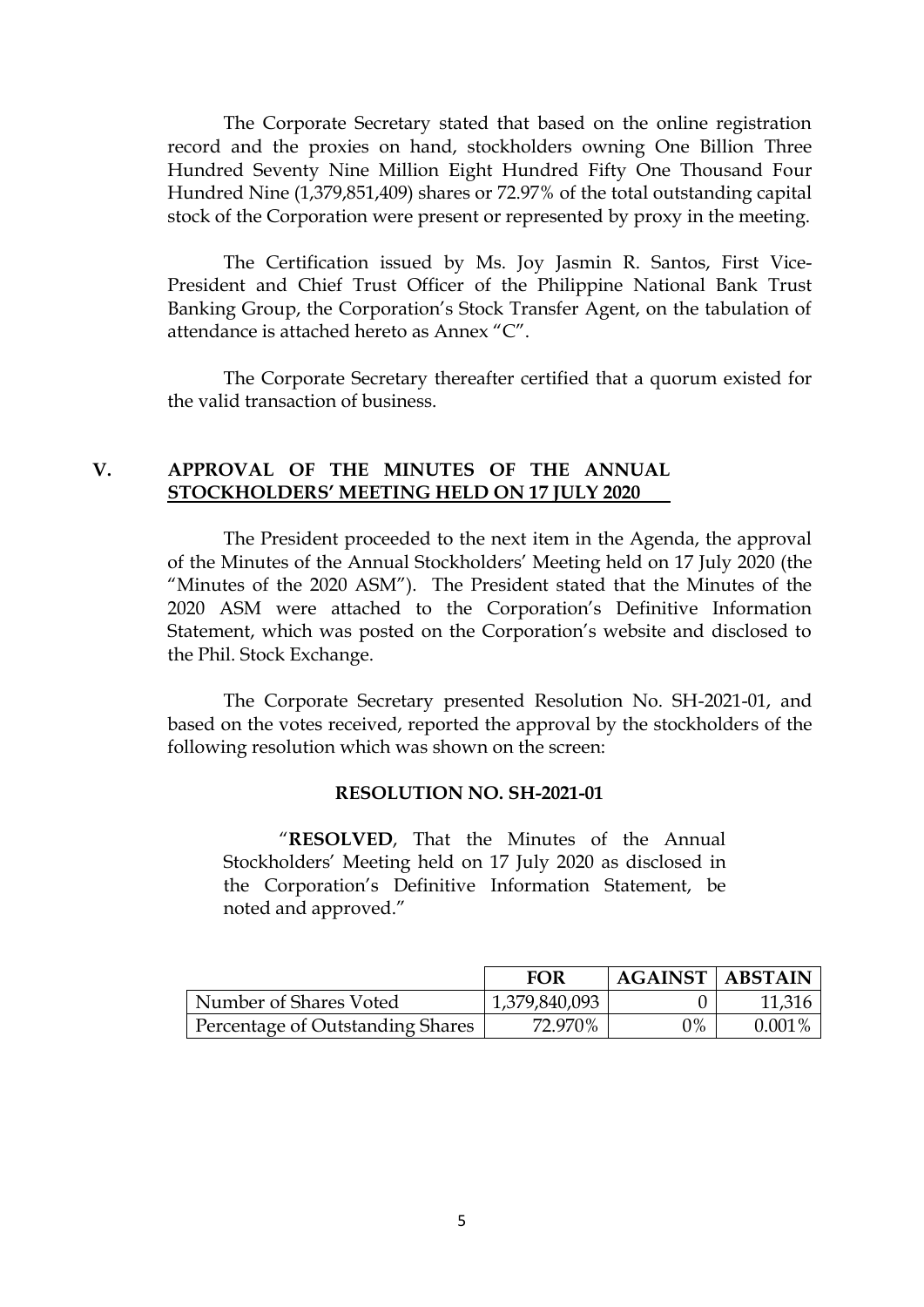# **VI. PRESENTATION OF 2020 ANNUAL REPORT AND FINANCIAL REPORT .**

The President reported on the 2020 Annual Report of the Corporation and its subsidiaries (the "MacroAsia Group") and the Business Outlook for 2021. A copy of the President's Report is attached hereto as Annex "D".

Thereafter, the Chief Financial Officer, Mr. Amador T. Sendin, presented the Financial Report on the results of operations for the year ended 31 December 2020, a copy of which is attached hereto as Annex "E".

# **VII. APPROVAL OF ANNUAL REPORT AND THE AUDITED FINANCIAL STATEMENTS FOR THE YEAR ENDED 31 DECEMBER 2020**

The President requested the Corporate Secretary to present the proposed resolution regarding the notation and approval of the Annual Report and the Audited Financial Statements of the Corporation for the year ended 31 December 2020.

The Corporate Secretary presented Resolution No. SH-2021-02, and based on the votes received, reported the approval by the stockholders of the following resolution which was shown on the screen:

### **RESOLUTION NO. SH-2021-02**

"**RESOLVED**, That the Corporation's Annual Report and Audited Financial Statements for the year ended 31 December 2020 be noted and approved."

|                                  | <b>FOR</b>    | <b>AGAINST   ABSTAIN</b> |           |
|----------------------------------|---------------|--------------------------|-----------|
| Number of Shares Voted           | 1,379,840,093 |                          | 11,316    |
| Percentage of Outstanding Shares | 72.970%       | 0%                       | $0.001\%$ |

# **VIII. RATIFICATION OF ALL ACTS, PROCEEDINGS AND RESOLUTIONS OF THE BOARD OF DIRECTORS AND MANAGEMENT SINCE THE 2020 ANNUAL STOCKHOLDERS' MEETING UP TO 13 MAY 2021**

The President then proceeded to the approval, confirmation and ratification of all acts, proceedings and resolutions of the Board of Directors and Management of the Corporation since the Annual Stockholders' Meeting held on 17 July 2020 up to 13 May 2021.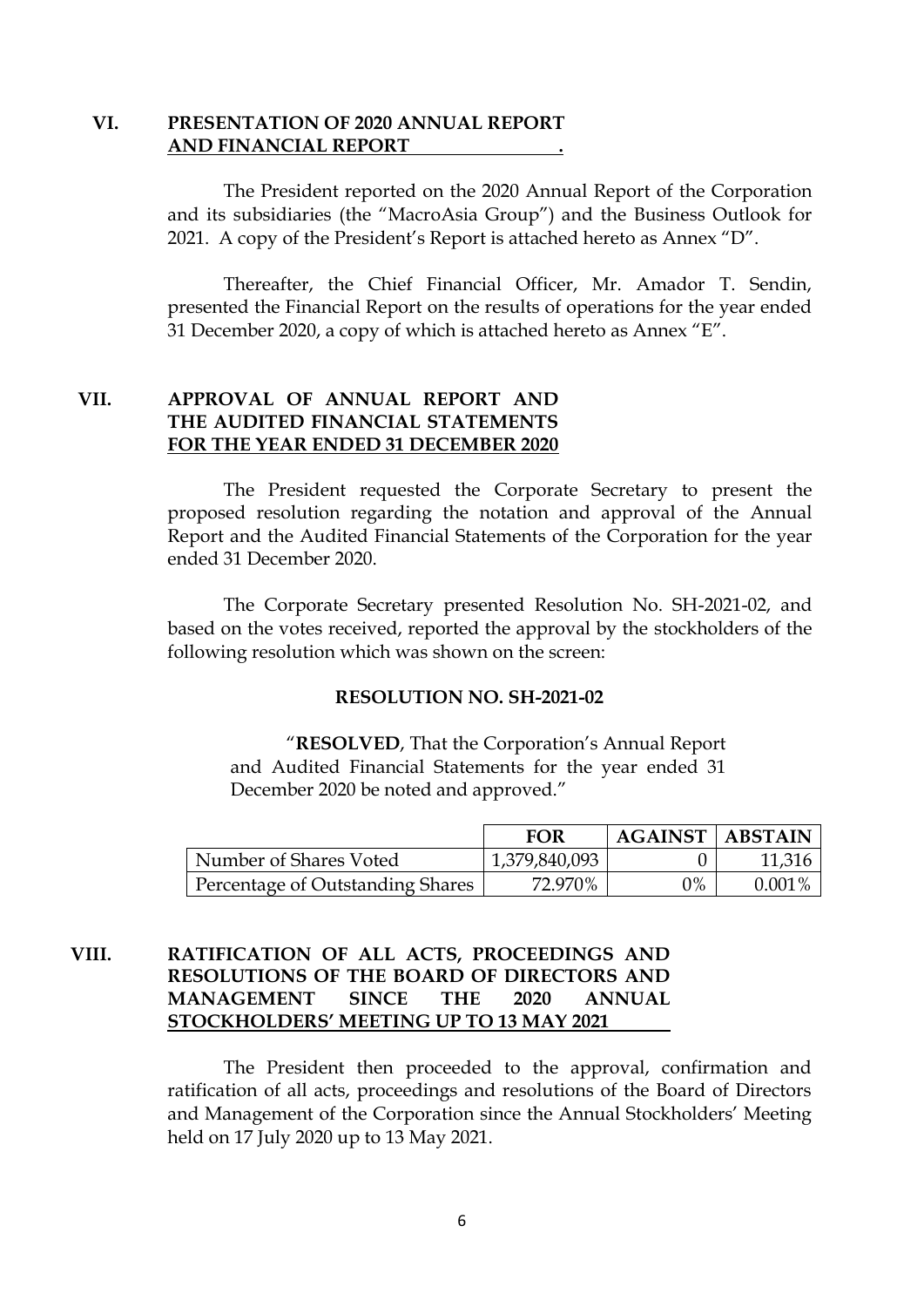The President stated that a summary of the acts, proceedings and resolutions of the Board and Management is contained in the Definitive Information Statement.

The Corporate Secretary thereafter presented Resolution No. SH-2021- 03, and based on the votes received, reported the approval by the stockholders of the following resolution which was shown on the screen:

# **RESOLUTION NO. SH-2021-03**

"**RESOLVED**, That all acts, proceedings and resolutions of the Board of Directors and of Management since the last Annual Stockholders' Meeting held on 17 July 2020 up to today's meeting be, as they are hereby approved, confirmed and ratified."

|                                  | <b>FOR</b>    | <b>AGAINST   ABSTAIN</b> |           |
|----------------------------------|---------------|--------------------------|-----------|
| Number of Shares Voted           | 1,379,840,093 |                          | 11,316    |
| Percentage of Outstanding Shares | 72.970%       | $2\%$                    | $0.001\%$ |

## **IX. ELECTION OF DIRECTORS**

The President stated that the Articles of Incorporation of the Corporation provides for eleven (11) directors. The Board is composed of seven (7) Regular Directors and four (4) Independent Directors.

The President then requested the Corporate Secretary to explain the procedure for the nomination and election of the directors.

The Corporate Secretary explained that in accordance with the Corporation's By-Laws and Manual on Corporate Governance, the nomination of the Corporation's directors was conducted by the Corporate Governance Committee. All recommendations were signed by the nominating stockholders and were submitted to the Corporate Governance Committee and the Corporate Secretary at least thirty (30) days before the date of the Annual Stockholders' Meeting.

In pre-screening the qualifications of the nominees for independent directors, the Corporate Governance Committee noted the rules outlined in the SEC Memorandum Circular No. 4, Series of 2017, regarding the term limits of Independent Directors, which provides that:

1) Independent directors shall serve for a maximum cumulative term of nine (9) years, reckoned from 2012;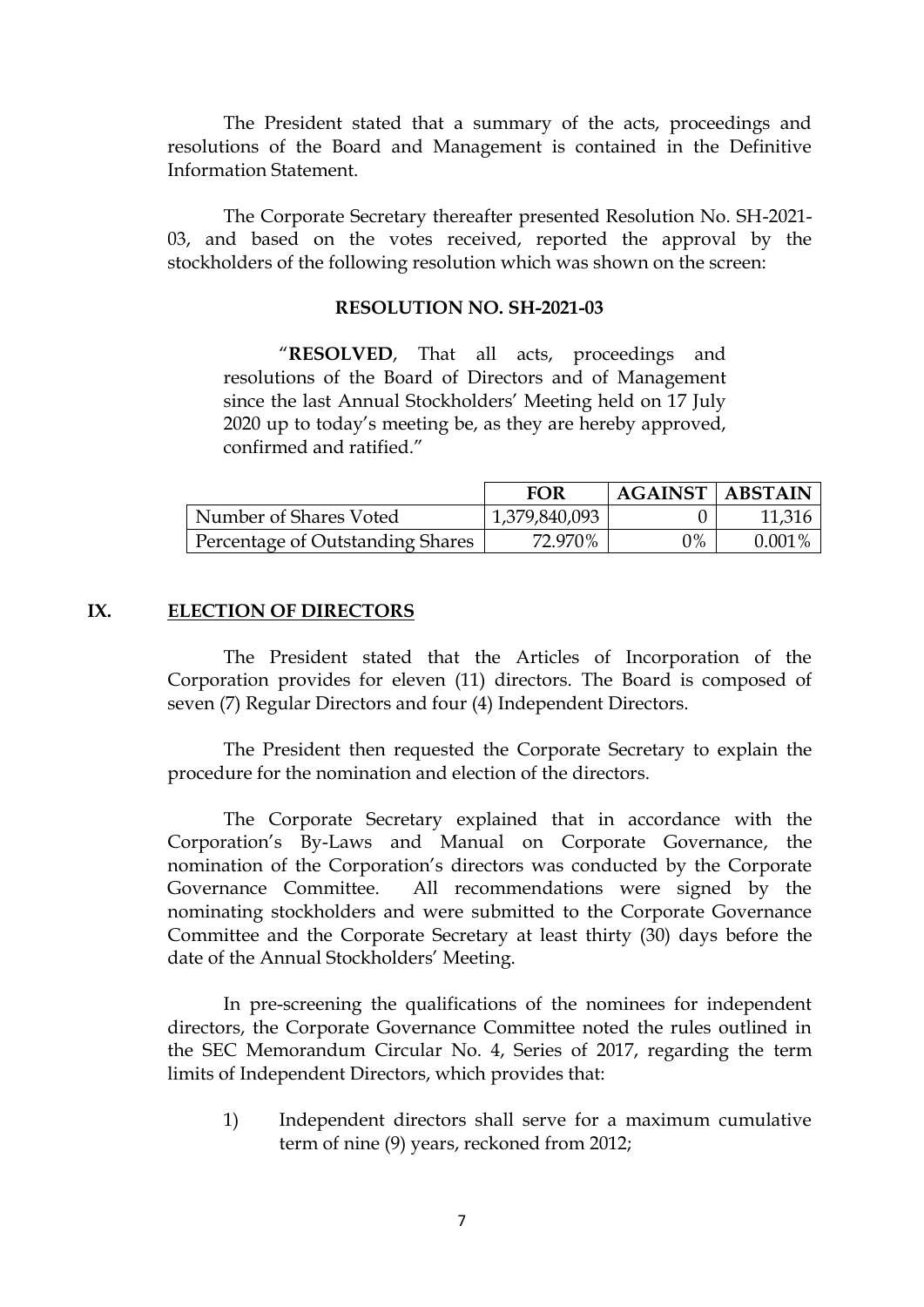2) In the instance that a company wants to retain an independent director who has served for nine (9) years, the Board should provide meritorious justification/s and seek shareholders' approval during the annual shareholders' meeting.

The Corporate Secretary stated that Mr. Johnip G. Cua has served the maximum cumulative term of nine (9) years as Independent Director of the Corporation. The Board of Directors of the Corporation, during its meeting held on 18 March 2021, recognized that Mr. Cua has been an invaluable Independent Director of the Corporation. His guidance on projects and reforms in the MacroAsia Group which are in the process of being implemented are required, particularly with his mindset as an Independent Director, keenly speaking on behalf of minority interests. His proven expertise and wide experience in marketing and sales of fast-moving consumer goods ("FMCG") in an international setting are much needed by the Group during these challenging times, especially since some business units are currently pivoting towards non-airline revenue sources. The MacroAsia Group would benefit from his continued leadership of key committees and guidance to the management teams of the various business units.

Based on the aforesaid meritorious justifications, the Board approved the eligibility of Mr. Cua to serve as an Independent Director of the Corporation for another two (2) years.

Based on aforesaid Board approval, the Corporate Governance Committee resolved to approve the re-nomination of Mr. Cua as Independent Director.

The Corporate Secretary reported that the Corporate Governance Committee approved the following nominees for election as members of the Board of Directors of the Corporation for 2021-2022:

- 1. Dr. Lucio C. Tan
- 2. Carmen K. Tan
- 3. Lucio C. Tan III
- 4. Joseph T. Chua
- 5. Vivienne K. Tan
- 6. Michael G. Tan
- 7. Eduardo Luis T. Luy

For Independent Directors:

- 8. Johnip G. Cua
- 9. Ben C. Tiu
- 10. Marixi R. Prieto
- 11. Samuel C. Uy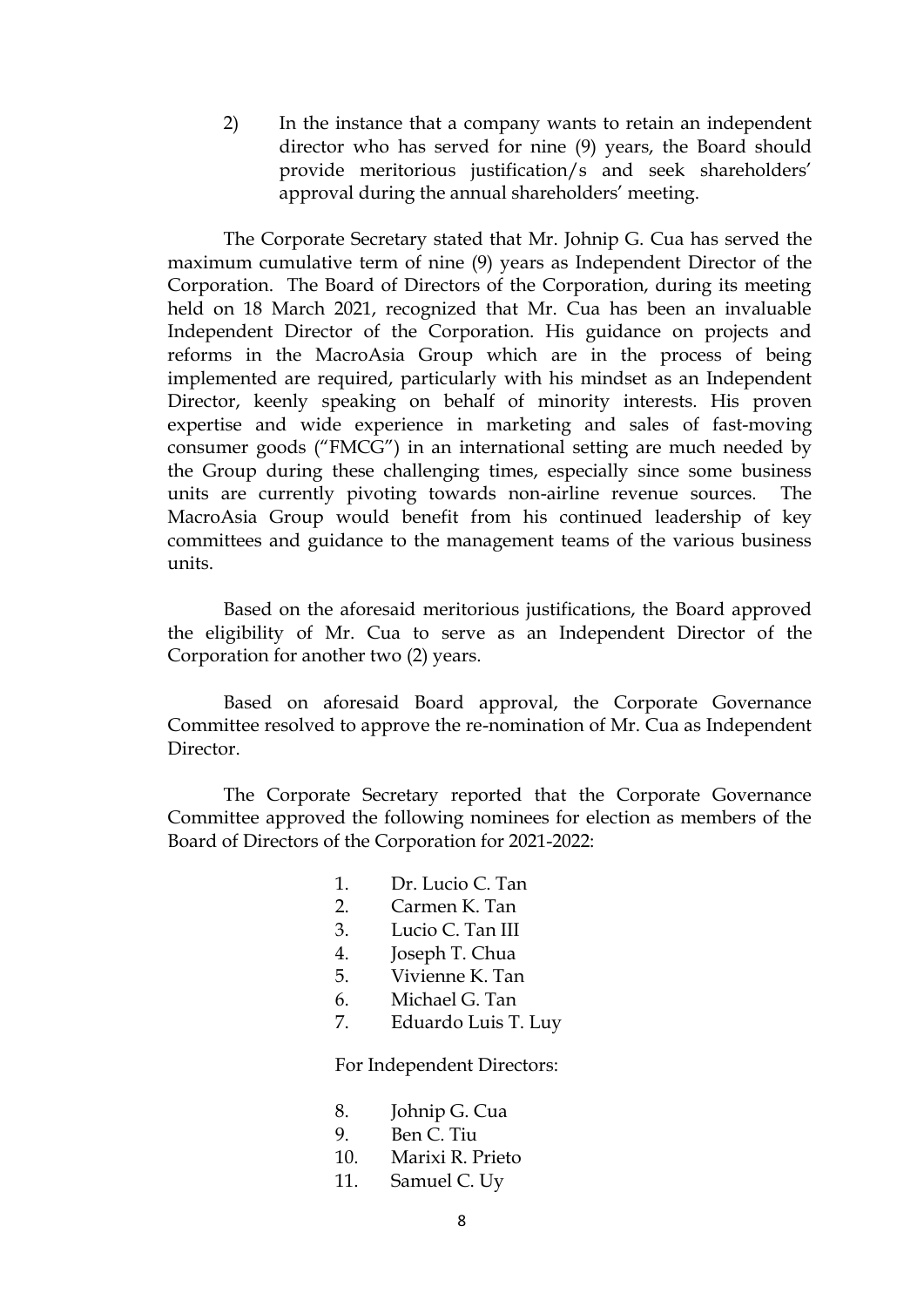The Corporate Secretary thereafter presented Resolution No. SH-2021- 04, and based on the votes received by each of the nominees, and considering further that there are only eleven (11) nominees for the eleven (11) seats in the Board, reported the approval of the following resolution which was shown on the screen:

# **RESOLUTION NO. SH-2021-04**

"**RESOLVED**, That the eleven (11) nominees to the Board of Directors who have been confirmed by the Corporate Governance Committee, namely:

- 1. Dr. Lucio C. Tan
- 2. Carmen K. Tan
- 3. Lucio C. Tan III
- 4. Joseph T. Chua
- 5. Vivienne K. Tan
- 6. Michael G. Tan
- 7. Eduardo Luis T. Luy

For Independent Directors:

- 8. Johnip G. Cua
- 9. Ben C. Tiu
- 10. Marixi R. Prieto
- 11. Samuel C. Uy

are hereby elected as directors of the Corporation for the ensuing year and until the election and qualification of their successors."

The final votes received by the nominees are as follows:

|                     | <b>FOR</b>    | <b>AGAINST</b> | <b>ABSTAIN</b> |
|---------------------|---------------|----------------|----------------|
| Dr. Lucio C. Tan    | 1,372,576,086 | 7,264,007      | 11,316         |
| Carmen K. Tan       | 1,372,576,106 | 7,263,987      | 11,316         |
| Lucio C. Tan III    | 1,379,702,654 | 137,439        | 11,316         |
| Joseph T. Chua      | 1,379,702,674 | 137,419        | 11,316         |
| Vivienne K. Tan     | 1,372,576,106 | 7,263,987      | 11,316         |
| Michael G. Tan      | 1,372,576,086 | 7,264,007      | 11,316         |
| Eduardo Luis T. Luy | 1,379,702,674 | 137,419        | 11,316         |
| Johnip G. Cua       | 1,372,713,505 | 7,126,588      | 11,316         |
| Ben C. Tiu          | 1,372,713,525 | 7,126,568      | 11,316         |
| Marixi R. Prieto    | 1,372,713,525 | 7,126,568      | 11,316         |
| Samuel C. Uy        | 1,379,840,093 |                | 11,316         |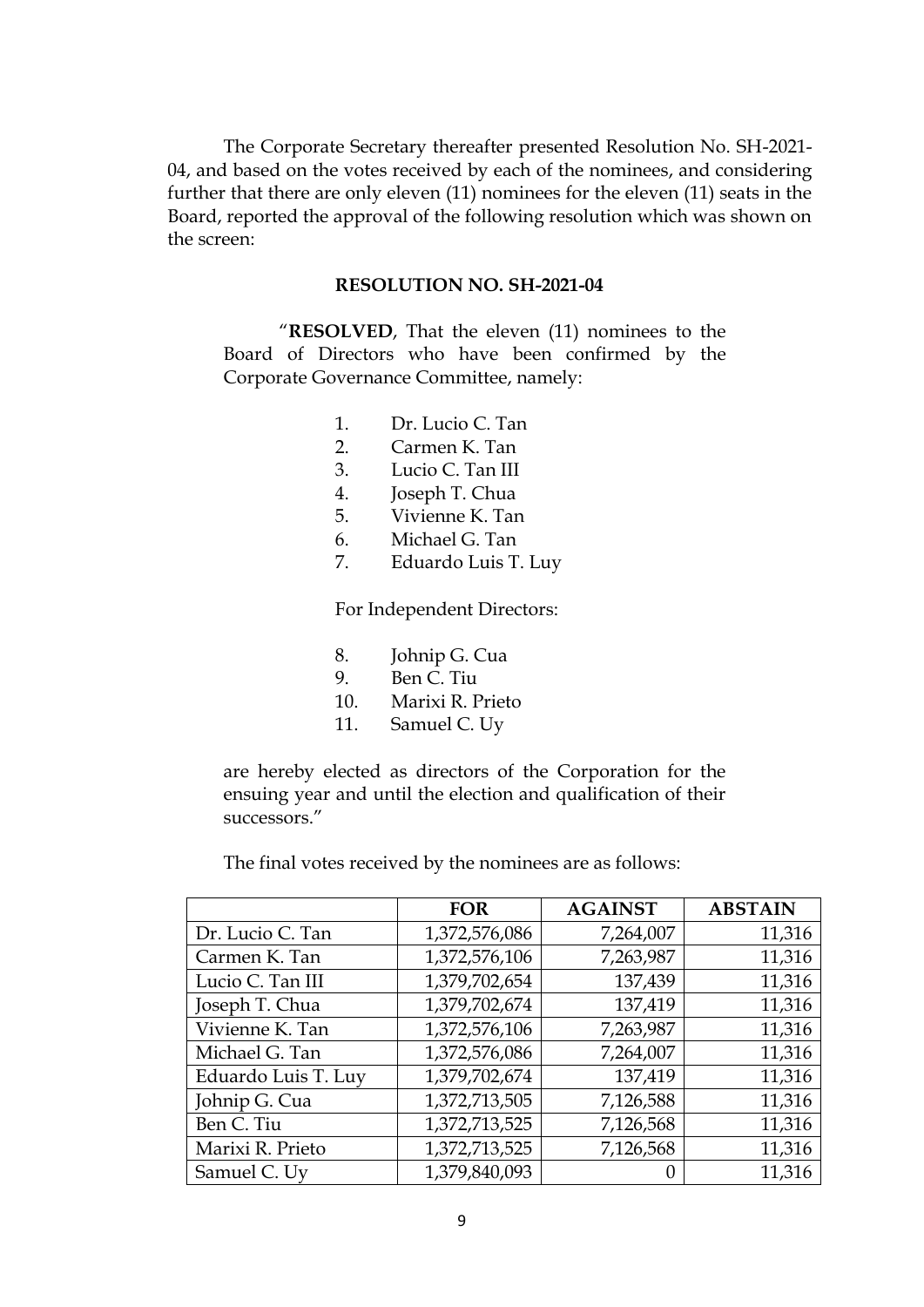# **X. APPOINTMENT OF EXTERNAL AUDITOR**

The President then proceeded to the appointment of the external auditor of the Corporation for the ensuing year. He requested the Chairman of the Audit Committee, Mr. Johnip G. Cua, to explain the endorsement of the external auditor.

Mr. Cua explained that the Corporation's Manual of Corporate Governance provides that the Audit Committee is tasked to select and evaluate the External Auditor of the Corporation which is thereafter endorsed to the Board of Directors and presented to the stockholders for approval.

Mr. Cua reported that, after careful deliberation, and after evaluating the performance of the accounting firm of Sycip Gorres Velayo & Co. (SGV & Co.) for the past year, the Audit Committee endorsed to the Board its appointment as External Auditor of the Corporation for calendar year 2021. The appointment of SGV & Co. was approved by the Board of Directors on 18 March 2021.

The Corporate Secretary thereafter presented Resolution No. SH-2021- 05, and based on the votes received, reported the approval by the stockholders of the following resolution which was shown on the screen:

### **RESOLUTION NO. SH-2021-05**

"**RESOLVED**, That SGV & Co. be appointed as the External Auditor of the Corporation for calendar year 2021."

|                                  | FOR           | <b>AGAINST   ABSTAIN</b> |        |
|----------------------------------|---------------|--------------------------|--------|
| Number of Shares Voted           | 1,379,840,093 |                          | 11,316 |
| Percentage of Outstanding Shares | 72.970%       | 0%                       | 0.001% |

# **XI. OTHER MATTERS**

The President advised the stockholders that the Corporation did not receive any queries on or before the 7 May 2021 deadline. He stated that the Corporation's Investor Relations Officer will address any questions submitted after the deadline. He also informed the stockholders that they may submit additional questions regarding the meeting by sending an email to asmquery@macroasiacorp.com on or before 31 May 2021.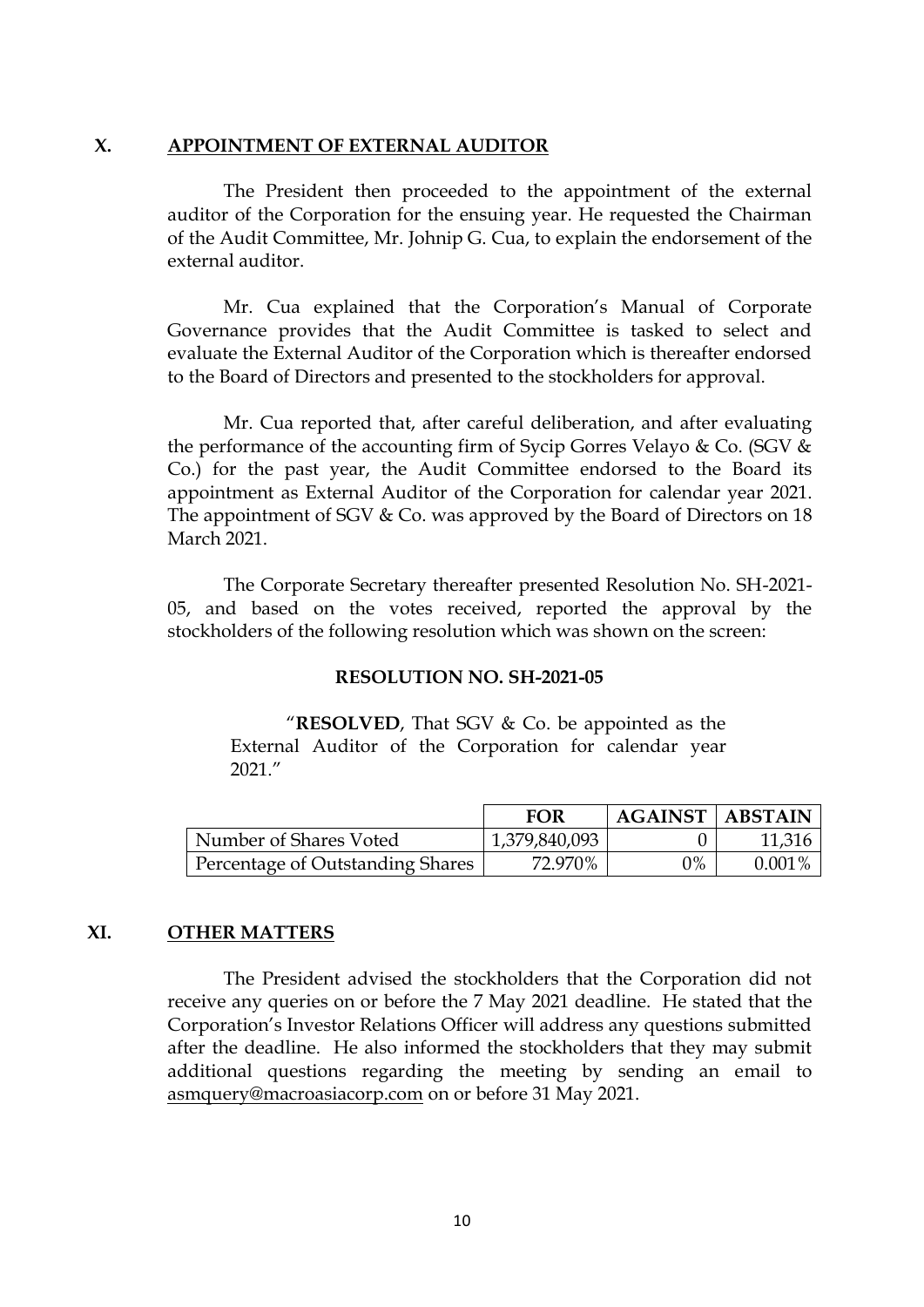# **XII. ADJOURNMENT**

There being no other matters to discuss, upon motion duly made and seconded, the meeting was adjourned.

# **CERTIFIED CORRECT:**

# **FLORENTINO M. HERRERA III**

*Corporate Secretary*

**ATTESTED BY:**

**JOSEPH T. CHUA** *Chairman of the Meeting/ President and Chief Operating Officer*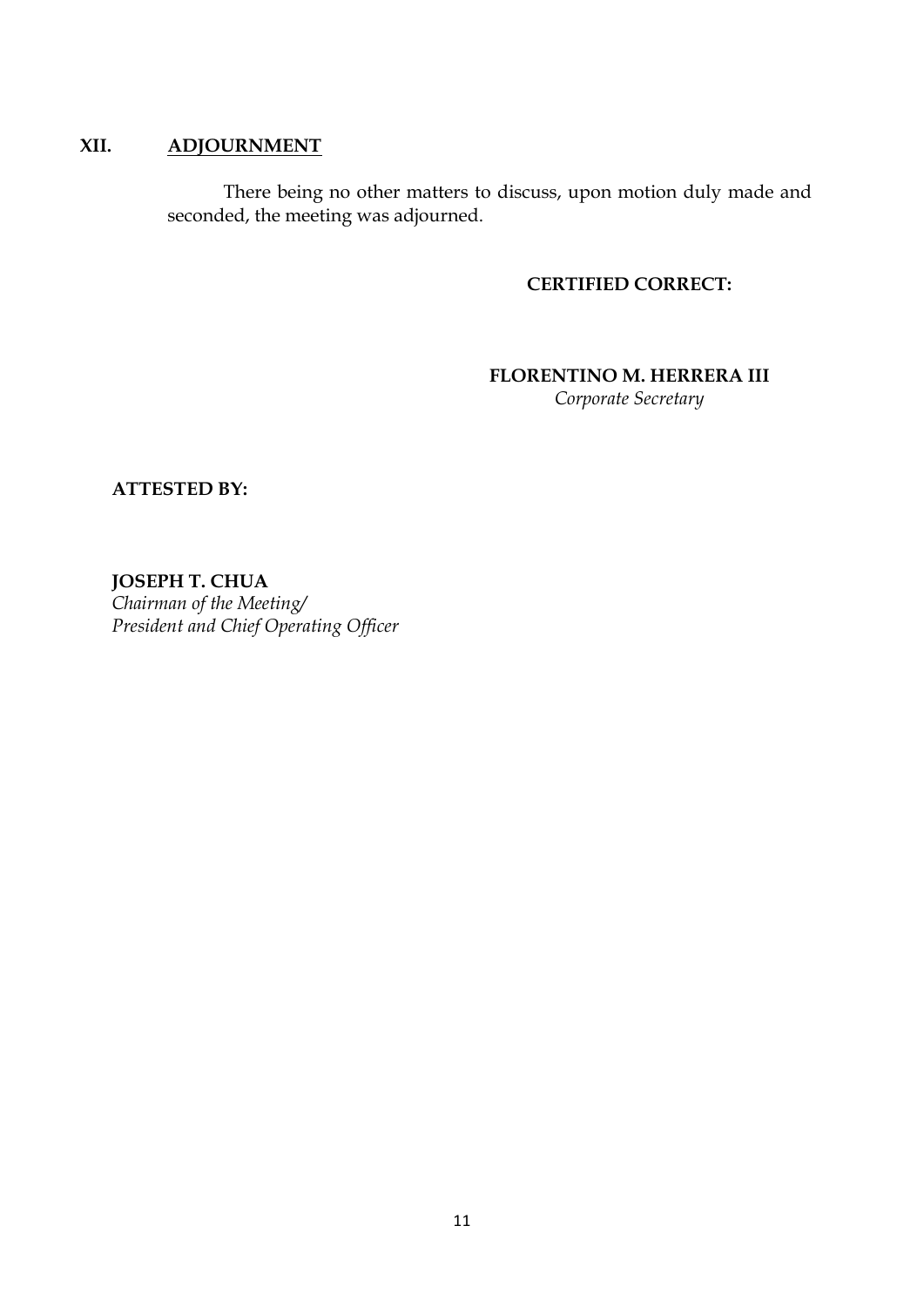# Annex "A"

REPUBLIC OF THE PHILIPPINES ) s.s. **OUEZON CITY** 

#### **AFFIDAVIT OF PUBLICATION**

I, EMMA V. DOROTEO, of legal age, single, Filipino and with office address at c/o PhilSTAR Daily, Inc., 202 Railroad Street corner Roberto S. Oca Street, Port Area, Manila, after being duly sworn to in accordance with law, depose and state:

That I am the BILLING & COLLECTION MANAGER of the PhilSTAR Daily, Inc. a domestic corporation duly organized and existing under by virtue of Philippine laws with office and business address at 202 Railroad Street corner Roberto S. Oca Street, Port Area, Manila.

That the said corporation publishes THE PHILIPPINE STAR, a daily broadsheet newspaper published in English and of general circulation.

> That the order of **MacroAsia Corporation**

captioned as follows: **Notice of Stockholders Meeting** 

Please see attached printed text which had been published in The Philippine STAR in its<br>issues of: **April 20 and 21, 2021** print; April 20 and 21, 2021 One **NewsOnline** 

FURTHER AFFIANT SAYETH NAUGHT. **OUEZON City, Philippines** 

 $x + a$ **ÉMMA V. DOROTEO** Affiant

day of FR 2 2 2821 SUBSCRIBED AND SWORN to before me this exhibited to me her Unified Multi-Purpose ID (UMID) CRN(No. 0003-8049504-7.

 $426$ Doc. No.  $87$ Page No. Book No. xіи Series of 2021

GARY A. SANCIO AITY Notary Public Unbi June 30, 2021 Adm. Matter No. NP-020 (2019-2020) Roll No. 44261<br>Roll No. 44261<br>IBP No. 1082447/06-30-17/Q.C. PTR No.0699756/01-08-2021/QC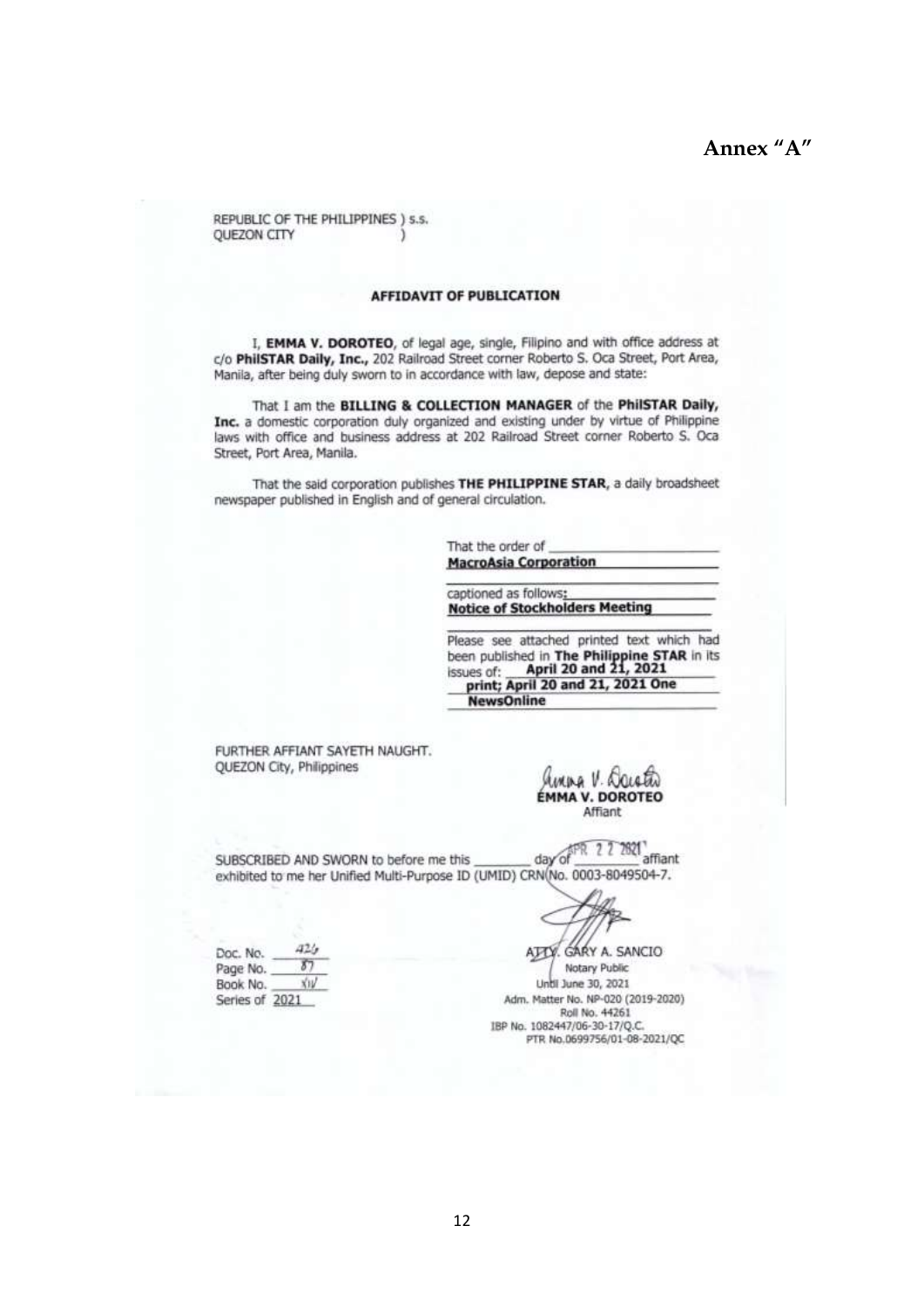REPUBLIC OF THE PHILIPPINES) CITY OF MAKATI) S.S.

#### **AFFIDAVIT OF PUBLICATION**

I, ADELA G. MENDOZA, of legal age, Filipino, married and a resident of 14<br>Registration Street, SSS HMS North, Quezon City, Philippines after having duly sworn to<br>in accordance with law, hereby declare and testify.

1. That I am the Manager - Classified Ads Department of the PHILIPPINE DAILY<br>INQUIRER, INC., publisher of the Philippine Daily Inquirer, a newspaper of general<br>circulation and in the Philippines, with editorial and busines

2. That at the order of

**MACRO ASIA CORPORATION** 

Re: Notice of Annual Stock Holder's Meeting

Text of which would be described as follows:

#### AS PER ATTACHED

Has been published in the Philippine Daily Inquirer's print and digital edition in its issue/issues of.

#### April 20 and 21, 2021

Affiant Further Sayeth Naught, Makati Philippines

mm **ADELA G. MENDOZA** Affiant

SUBSCRIBED AND SWORN to before me this<br> **APP 2. 1 2021**day of<br> **CHATIPPIRES, affiant exhibited to me her Driver's**<br>
License No. N102-01-455507 issued at Quezon City<br>
until October 10, 2023 and her SSS ID. No. 03-<br>
9451924-

ATTY. JOSHUA IL LAPUZ

Notary Public Makati City Until Dec. 31, 2021 Appointment No. M-66-(2020-2021)<br>PTR No. 8531012 Jan. 4, 2021 / Makati IBP Lifetime No. 04897 Roll No. 45790 G/F Fedman Bidg., 199 Salcodo St.<br>Legaspi Villaya, Illianti City

Doc. No. Page No.<br>Book No. Series of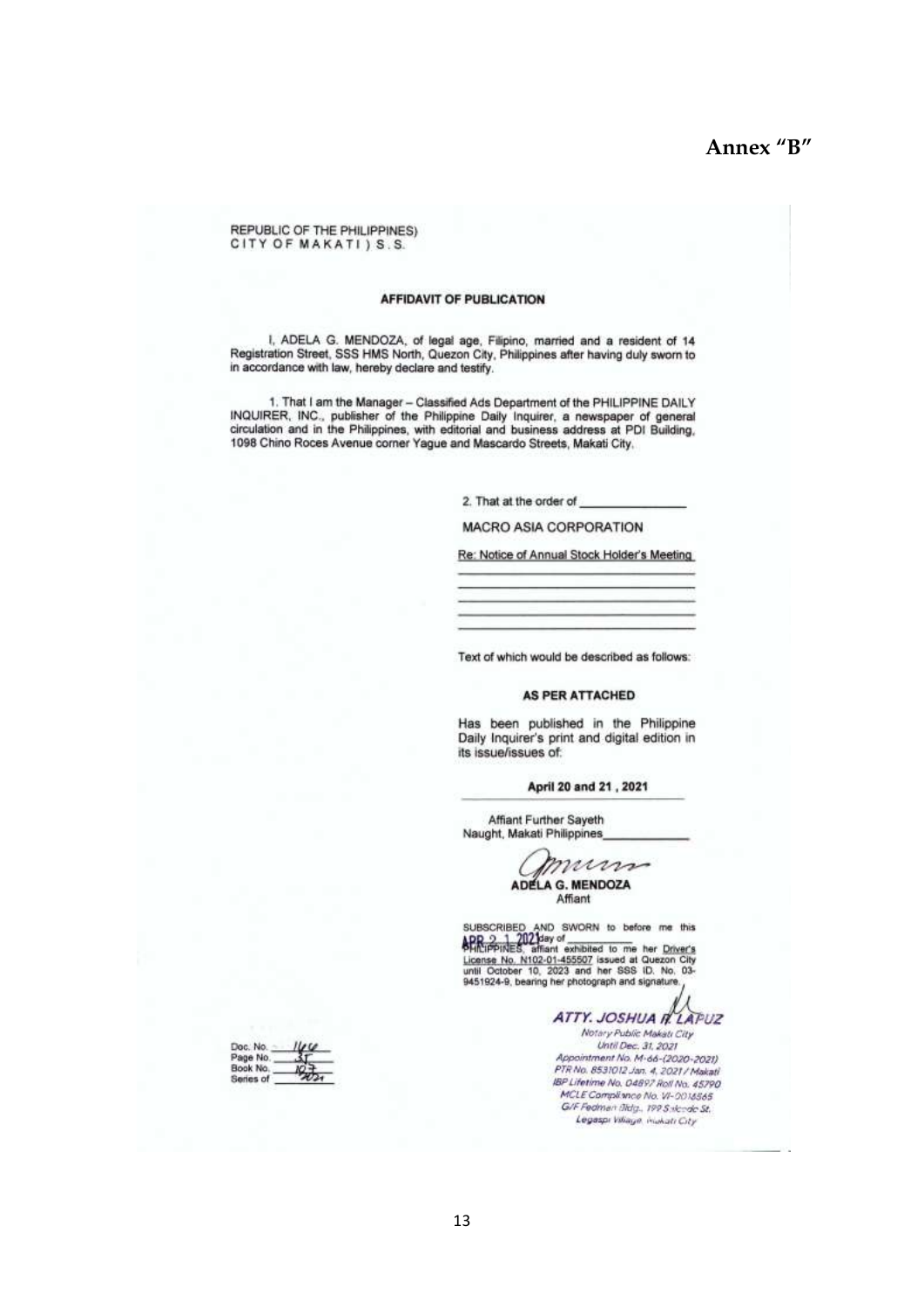



**Trust Banking Group Fiduciary Services Division** I Further y Services Brussion Pasay City, Philippines

> Trunk Lines: (632) 8891-6040 to 70 local 2307 Direct Line: (632) 8573-4575<br>Fax: (632) 8526-3379

May 11, 2021

**MACROASIA CORPORATION** 12/F Allied Bank Center, 6754 Ayala Avenue, Makati City

Subject

Attention : ATTY, FLORENTINO M. HERRERA III

Corporate Secretary

: FINAL TABULATION OF ATTENDANCE

Gentlemen:

Below is our final tabulation of attendance who register through MacroAsia ASM Registration Portal and electronic mail for the MacroAsia Corporation Annual Stockholders' Meeting through remote communication at 03:00 in the afternoon of May 13, 2021:

| <b>Particulars</b> | No. of Shares | <b>Percentage to Total</b><br><b>Outstanding &amp; Subscribed</b><br><b>Shares (net of Treasury</b><br>Shares) |
|--------------------|---------------|----------------------------------------------------------------------------------------------------------------|
| IN PERSON          | 35,508        | 0.00                                                                                                           |
| <b>BY PROXY</b>    | 1,379,815,901 | 72.97                                                                                                          |
| <b>TOTAL</b>       | 1,379,851,409 | 72.97                                                                                                          |

#### TOTAL OUTSTANDING & SUBSCRIBED SHARES (net of Treasury Shares)

1,890,958,323

Very truly yours, **Philippine National Bank Acting Through Its Trust Banking Group As Transfer Agent** By:

JOY JASMIN R. SANTOS **First Vice President and Chief Trust Officer** 

**EMYLYN P. AUDEMARD** Stock and Transfer Account Officer and Unit Head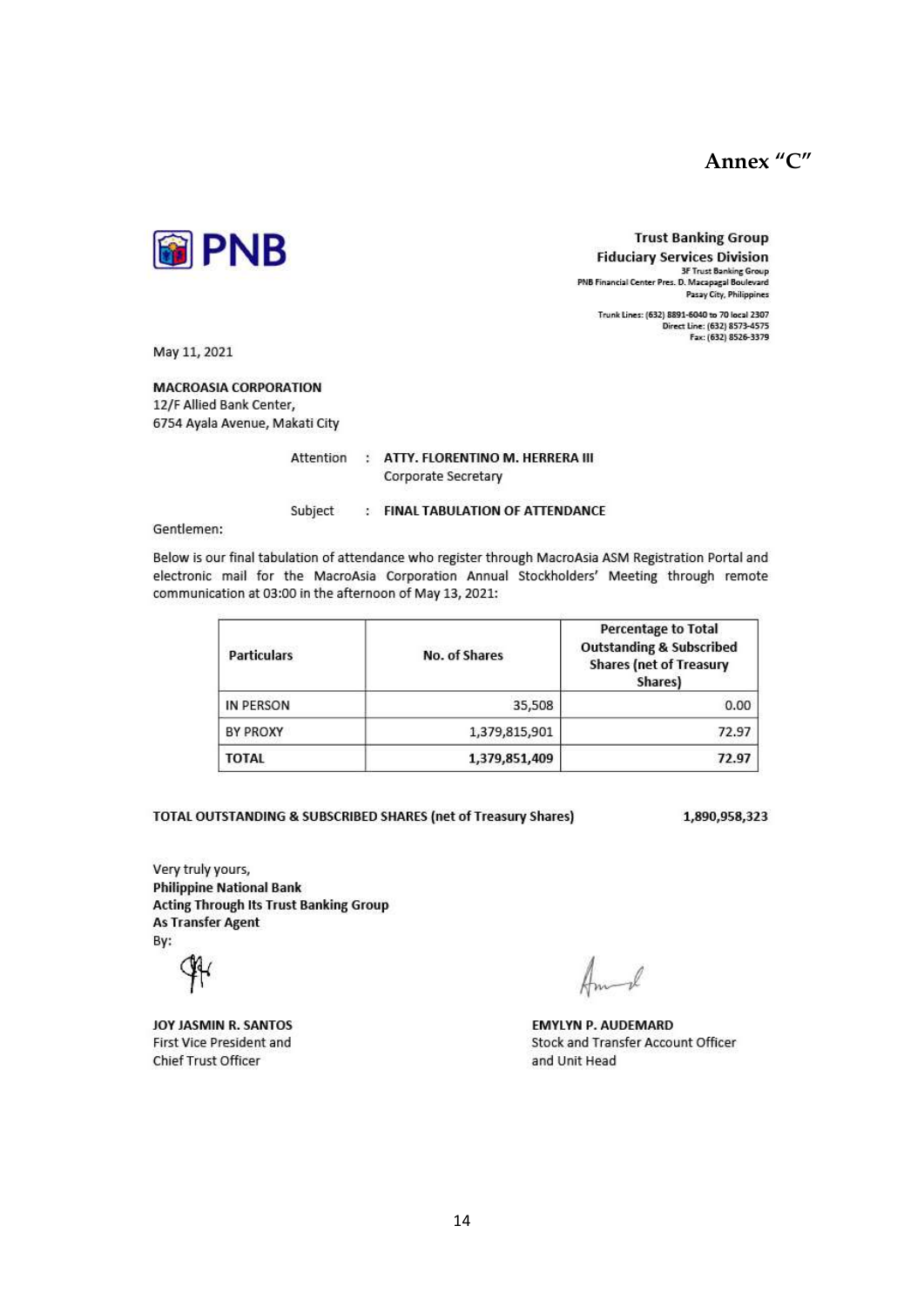# **PRESIDENT'S REPORT OF OPERATIONS (Delivered by Mr. Joseph T. Chua)**

Dear Fellow Stakeholders in the MacroAsia Group:

We started year 2020 with guarded optimism, as we saw stronger operating statistics unfold at the start of the year. In January last year, flight and passenger volumes were up in the major airports, marked by a strong domestic travel market. But then, the responses of the various governments to contain the spread of COVID-19 saw the closure of their major airports only for essential flights, repatriation flights, cargo and the like.

The Philippine government implemented in Luzon, the biggest island in the country, enhanced community quarantine measures starting on the midnight of March 16 2020, thus, almost grounding all forms of travel. Luzon is the major gateway for air travel in the country, as the island hosts the Manila International Airport and the Clark International Airport. Up to now in 2021, the National Capital Region and nearby provinces still grapple with high number of covid-19 cases, causing the imposition of general community measures that restrict travel in general.

Since our core businesses depend on tourism and travel volumes, we saw our operating performance for 2020 suffer as follows:

- a) Our aircraft maintenance, repair and overhaul JV, Lufthansa Technik Philippines, had its line maintenance business achieve only **USD54 million in 2020, a 45% drop** from 2019, as fewer planes were operating and released to service in the airports. Its base maintenance business involving mostly heavy repair of aircraft in LTP hangars in the Macroasia Special Ecozone in Manila booked only **USD73 million, 27% lower than 2019** as engineering staff were restricted to work in full capacity due to the quarantine rules;
- b) Our inflight and other catering revenues dipped by **67% to PHP951 million** in 2020, from PHP2.9 billion in 2019. This revenue drop corresponds to the 67% meal volume decline, from 13.8 million meals produced in 2019 to only 4.5 million meals produced in 2020.
- c) Our groundhandling revenues for 2020 stood at **PHP1.0 billion, 63% lower** than the PHP2.8 billion. Flights handled in 2020 totaled 72,089, 63% lower than the 197,079 flights in Year 2019.
- d) Our revenues from our water business units in 2020 is at **PHP221 million, 36% lower** than the PHP347.6 million booked in 2019, as the cubic meters of water billed drop by 16%, from 7.8 million in 2019 to 6.5 million cubic meters in 2020, principally because of the closure of Boracay Island to tourism, impacting on the water business of our subsidiary in that Island.

As our topline was impacted heavily by the deterioration in our operating environment, the management teams responded with various cash conservation and cost containment strategies. We tried to save jobs as much as possible by putting staff on furlough, also rotating them on the limited job requirements in the airport premises. Management also undertook voluntary pay-cuts up to now, but the conditions called for more drastic HR interventions. Thus, a number of our business units had no option but to campaign for voluntary retirement of staff and implement phased-in retrenchment programs as well. As we ended 2020, our staff numbers comprised of organic and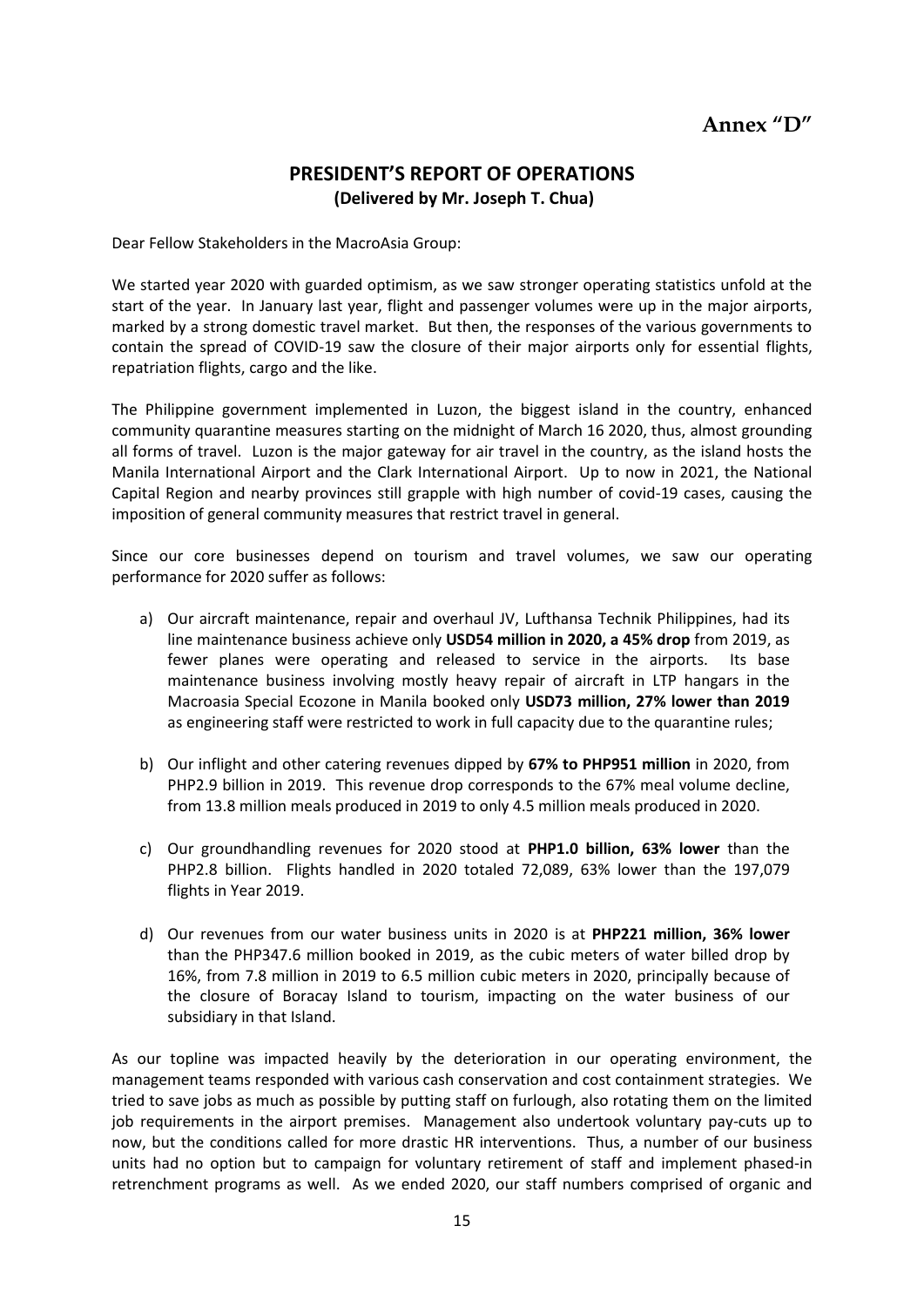inorganic staff totaled 8,492 bodies, a 44% drop from 15,195 bodies we had by end of 2019. Thus, our 2020 bottomline was also impacted by one-time personnel costs for the separation of staff, as well as continuing expenses to keep our staff safe and protected from the virus through personal protective equipment and frequent COVID-19 testing in our premises.

Our shareholders understood the difficulties we have been going through last year, as they approved in the 2020 Annual Shareholders' meeting, a 20% stock dividends paid out in the third quarter of 2020, replacing the cash dividends that was initially approved before the onset of the disruptive quarantine period. The cash saved was allocated by management for expansion projects, principally directed at areas outside of the airport.

## **Plans and Prospects**

MacroAsia Group aviation-related business units continue to be impacted by the global downturn in air travel due to COVID-19. Being an archipelago, air travel in the Philippines is expected to recover faster as connectivity among islands is a necessity. It has been observed that domestic flights have started to return in the second half of 2020, as more local government units open their borders to domestic tourism and inter-island travel. Air cargo has remained resilient compared to passenger travel, as our teams saw volumes hold up during the quarantine period.

We believe that air travel will return in due time, and the MAC Group will have a lean and resilient workforce to meet the demand. While the financial results for 2020 are marked by substantial accounting provisions for expected credit losses to conform with reporting standards, such provisioning are not expected in 2021, with a general belief that airline clients have already survived the worst part of the travel woes due to the pandemic.

Other than the sustainable cost leadership efforts on airport-related businesses, the MacroAsia Group has focused on "scaling its edges" – growing its non-airline related business (water concessions, non-airline food business, resource development and the like).

While meeting the requirements of our airport businesses, we also are focused on the following:

- A. **Growing our non-airline food business**: MacroAsia SATS Food Industries (MSFI) started operations in March 2019, supporting the requirements of the inflight kitchens. Being a commissary outside of the airport, it is able to produce meals for the general public, as well as institutional clients or food brands as contracted by establishments to be its "dark/virtual kitchen" partner. MSFI is looking to have a significant increase in utilization rate by end of 2021 as the Company has established its presence through various online platforms, launching its own brand ("MAC Chefs Depot" and "Chef's Express"). It has been successful in being a virtual kitchen for some name brands, and is currently growing its portfolio to produce items for various quick-service restaurants with a multi-store channel. It has also locked-in a multiple-year supply contract for a budget carrier. It is focusing its portfolio growth to cater to more institutional clients, convenience stores, and other players with existing market reach.
- B. **Expanding our water concessions and utilities businesses**: While our concession areas in Cavite and Nueva Vizcaya saw significant portfolio and volume growth in 2020, such growth was not enough to offset the impact of the closure of tourism in Boracay Island, resulting into lesser water demand in that area. The government has now re-opened the island to domestic tourism, and the water demand in the area is slowly growing. In 2021, our water businesses will grow as we see our Cavite operations doubling its account portfolio due to new operations in areas outside of Naic, particularly in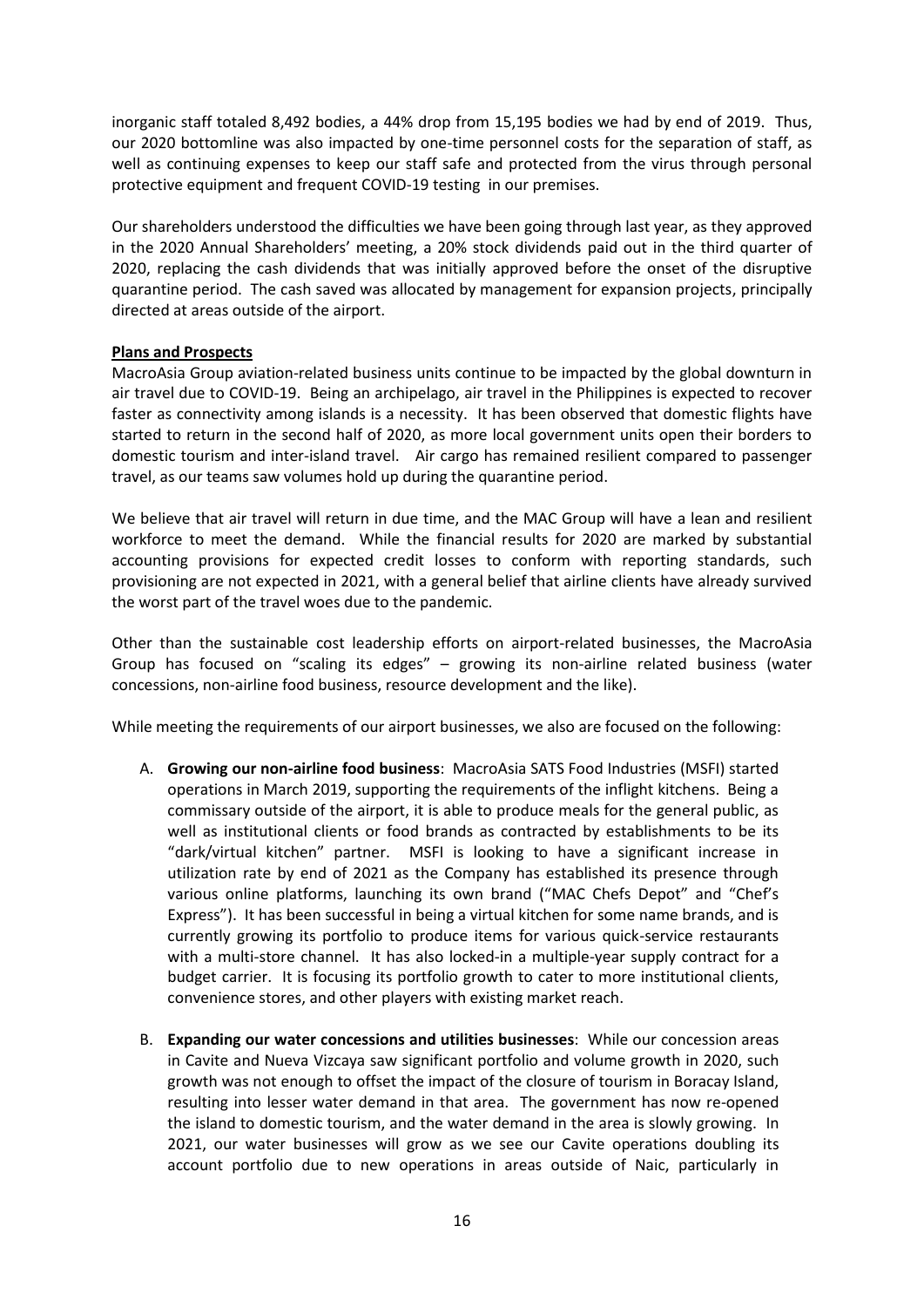Maragondon, Gen. Trias and Lancaster New City. Solano Water is also expanding its network due to the completion of its tertiary line expansion project started in 2020. We have completed this January 2021, the 5 MLD Maragondon Water Treatment Plant which will soon be operational as transmission lines are completed.

A new JV in 2020 that is focused on sewage treatment will also be operational in 2021. Its treatment plant is based in Gen. Trias, Cavite. This JV's business, focusing on a niche market, will help water districts, LGUs and commercial establishments comply with the Clean Water Act, while enabling us to have new sources of water revenues.

C. **Revisiting our Mining Assets (MPSAs)**: The mining assets of MacroAsia are legacy assets of the original company (MAC was formerly Infanta Mineral And Industrial Corporation). Due to the high nickel price and market demand, MAC has received various development offers for the Infanta Nickel Mine. MAC is currently studying the commercial offers, without MAC allocating funds for any further investment in this area. Whatever direction MAC will take in this regard, such will be seen as beneficial to the Group as it will bring an opportunity to generate cash from the asset. In April 2021, the DENR has approved the assignment by MAC Parent Company of its mineral production sharing agreements with the government, in favor of MacroAsia Mining Corporation, a MAC subsidiary. Through MacroAsia Mining Corporation, an unlisted subsidiary, we believe that we can achieve a market valuation of the MPSAs in due time.

We have other ongoing initiatives related to aviation services that continue up to now. For one, our MRO JV is finishing the shell of its multiple-use hangar facility in 2021. Further development of this hangar facility will depend on the developments in the aviation business though. LTP will have the capacity to meet MRO requirements as soon as pent-up demand happens. Our pilot school, First Aviation Academy is currently in the process of buying more training equipment and planes from a major flying school, positioning itself to accept more pilot trainees from the Philippines and outside, as soon as travel returns to normal. Our groundhandling company, which invested in a digital radio trunking system in NAIA, Clark, Cebu, Gen. Santos and Davao airports will soon benefit from operating this system in 2021, with the eventual goal of offering this service to others as well. We are capitalizing on the shifts that we foresee from this pandemic.

While our aviation-services businesses continue to suffer as quarantine measures are in place, we foresee that the operating environment will soon be conductive for tourism and flying, especially with the strong push by governments to have big parts of the population vaccinated. Moving forward, our defensive strategy to grow other segments focusing on non-aviation businesses will make MAC stronger and more resilient, beyond surviving the COVID-19 crisis that started in 2020 for us.

Over time, MAC will have a broader portfolio of businesses that focus on value creation, spanning a set of customer needs within and outside aviation services. Our transformation agenda can only be made possible though, with your continuing support and confidence on us and our operating teams.

In closing, we thank the Board of Directors for their guidance and motivation. We also thank our business partners, our employees and host communities whose relentless dedication make our businesses survive in these difficult times. We thank our shareholders and many stakeholders for their continued trust as the company moves towards its goal of generating sustainable value for all.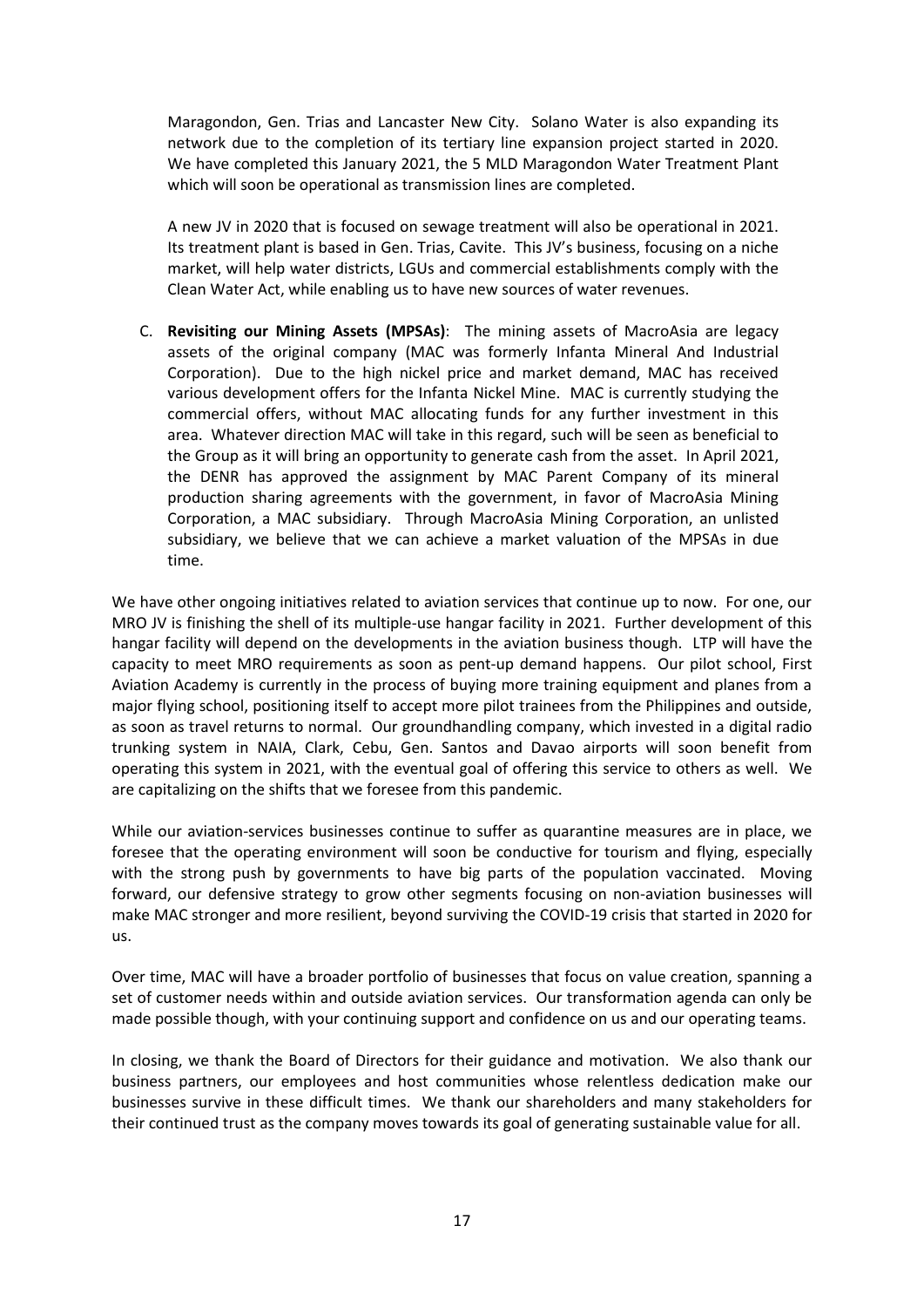# **Annex "E"**

# **2020 Financial Report (Delivered by Amador T. Sendin)**

Dear MAC stakeholders:

#### Year 2019 sets the pre-

pandemic business barometer for our airline services units.

Before 2020, we saw continuing topline or revenue growth year-on-year. January and February 2020 reflected volume growth in terms of airport activities, but then starting March, business volumes dropped significantly, reaching the bottom by April 2020. Airport volumes reflected a mere 6% of where we were in April 2019. By December, volumes have risen to 24% of what we achieved in December 2019. It is a slight recovery, but it is a volume increase nevertheless, compared to April 2020.

The volume trendline reflects prolonged recovery, until we reach the baseline levels of 2019. Also in 2020, we felt some impact from the Taal Volcano eruption in January, and the two big typhoons in the fourth quarter. Combining the impact of these events, including SARS, 911 and the like, none measure up though to COVID-19, as the worst disruption in our operating history.

The Group's top-line consolidated revenues stood at Php2.26 billion, 63% lower than the Php6.2 billion revenues in 2019. The bottom line reflects a Net Loss of Php1.8 billion, a reversal from 2019's net income of Php1.19 billion.

In the fourth quarter comparisons, the Q4 loss for 2020 of Php943.5 million is mainly due to accounting provisions that had to be taken up to comply with financial reporting standards.

The full-year underlying adjustments for expected credit losses, retirement and other provisions booked amounted to Php1.025 billion. Thus, the 2020 reported loss of Php1.8 billion would have been limited to Php775 million, were it not for these underlying adjustments. In forthcoming reporting periods, these provisions will be re-evaluated in line with prevailing business conditions.

The revenue or topline decline of 63% principally drove the bottom-line loss for 2020. All business segments experienced substantial revenue downturn in 2020 due to tourism and travel constraints. While repatriation and cargo flights kept our ground handling slightly occupied, the loss of passenger volumes and meals by 67%, especially from foreign airline clients impacted heavily our airline catering business units. The revenue downturn was exacerbated by the various accounting provisions as mentioned earlier, the one-time costs related to staff reduction, as well as additional operating costs to make our operations safe and compliant with health standards to contain the spread of the virus.

Total direct costs amounted to Php2.36 billion, a 51% decrease from the P4.8 billion costs in 2019, as direct labor was reduced in line with business volumes. However, consolidated operating expenses decreased only by Php 106.9 million or 10% from 2019's Php1.04 billion, as there were one-time rightsizing costs and various impairment provisions that were booked.

Financing charges increased to Php132.52 million in 2020, from Php88.38 million in 2019 in line with the increase in notes payable of the Group and loan interests for the Sucat Commissary which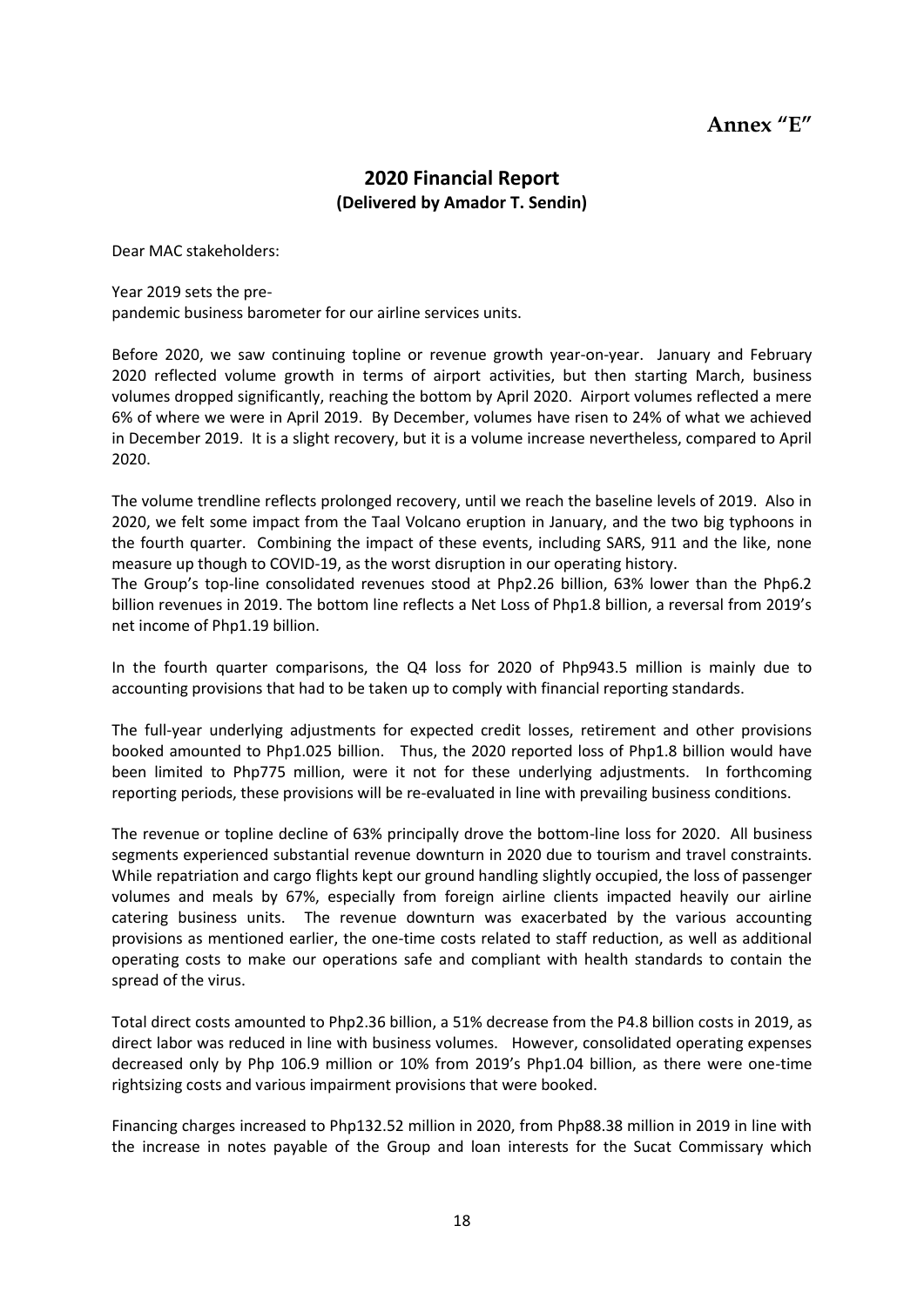started full commercial operations. Previously, the interests for the Sucat loan were capitalized before construction completion.

Our investments in three JVs where MAC holds a minority stake resulted into a share in net loss of associates amounting to Php639.8 million in 2020, in contrast to a share in net income of associates amounting to Php1.08 billion in 2019.

Share in net loss of Lufthansa Technik Philippines, which MAC owns 49%, amounted to Php599.0 million compared to an income share of Php1.03 billion in 2019. LTP booked provisions for expected credit losses amounting to US\$33.1 million in 2020. Cebu Pacific Catering Services, which MAC owns 40%, resulted into a loss contribution share of Php10.42 million in 2020, compared to a profit share of Php39.84 million in 2019. MAC's 30% share in net loss from JASCO which performs groundhandling in Narita, Japan amounted to Php30.4 million in 2020.

#### **Financial Position**

The Group's consolidated total assets stood at Php10.39 billion, a 17% decrease from 2019's Php12.49 billion, primarily due to movements in the Investment in Associates account which is recognized under the equity method of accounting in the consolidated financial statements. The Group recorded a decrease of 56% or P1.72 billion in this investment account, from P3.09 billion in 2019 to Php1.37 billion in 2020.

Receivables and contract assets declined by Php158.8 million or 8%, due to collection of trade receivables and increase in provisions for doubtful accounts and expected credit losses.

Property and equipment of Php2.44 billion decreased by Php119.16 million compared to Php2.56 billion in 2019, due to straight-line depreciation of assets, offset by capital expenditures in the water subsidiaries.

Loans payable of Php1.78 billion refers to outstanding local bank loans availed before 2020 by several subsidiaries to finance their asset acquisition. The 3% net decrease in loans payable is due to loan amortization payments.

The standalone listed Parent Company's Total Assets grew by 12% to Php6.0 billion, from Php5.4 billion in 2019, mainly due to the increase in its Cash from Php 583 million to Php 904.7 million in 2020. Parent Company's cash was preserved in the banks, when 20% stock dividends were distributed rather than cash dividends.

By end of 2020, MAC Parent's retained earnings available for dividends amount to Php2.29 billion. This can be used for future dividends, whether cash, stocks or property dividends to separate the mining or water assets into different holding companies.

#### **Buyback Program**

While Php200 million are approved in 2020 for the Company's Share Buyback Program, no buyback transactions happened in line with the cash conservation program of the Company when the quarantine measures were implemented by the government by March. As of December 31, 2020, we have 42,347,600 treasury shares in MAC.

The Group is in a Net Debt position of Php550 million in 2020, as a result of previous pre-pandemic borrowings to fund capital expenditures to complete the huge Sucat Commissary, the sewage treatment plants in Boracay Island and the airport vehicles and equipment needed in the expansion of groundhandling in several airports before 2020.